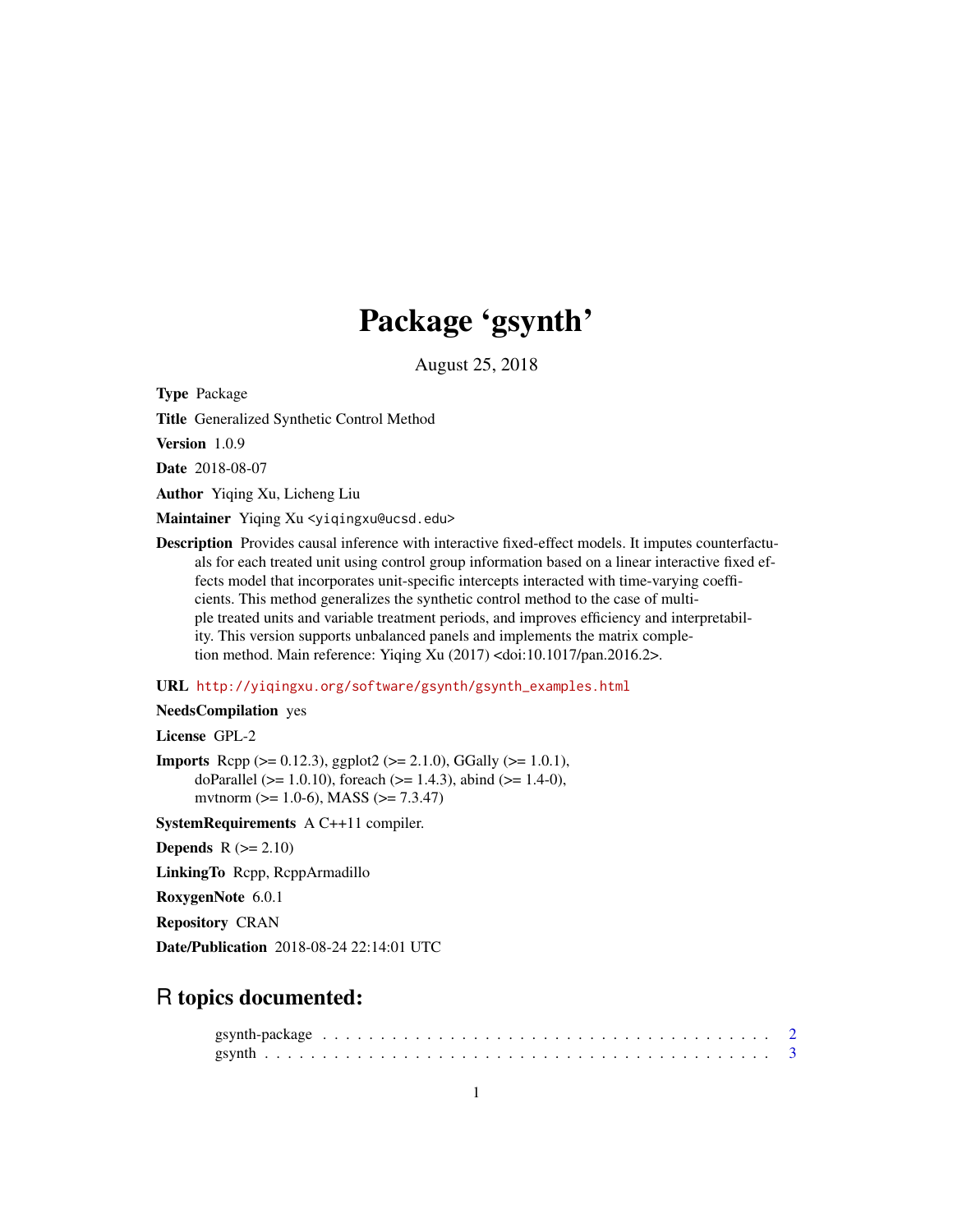# <span id="page-1-0"></span>2 gsynth-package

| Index | 14 |
|-------|----|
|       |    |
|       |    |
|       |    |
|       |    |
|       |    |
|       |    |
|       |    |

gsynth-package *Generalized Synthetic Control Method*

### Description

Implements the generalized synthetic control method based on interactive fixed effect models.

### Details

Implements the generalized synthetic control method. It imputes counterfactuals for each treated unit using control group information based on a linear interactive fixed effects model that incorporates unit-specific intercepts interacted with time-varying coefficients.

See [gsynth](#page-2-1) for details.

### Author(s)

Yiqing Xu <yiqingxu@ucsd.edu>, University of California, San Diego

Licheng Liu <liulch.16@sem.tsinghua.edu.cn>, Tsinghua University

### References

Yiqing Xu. 2017. "Generalized Synthetic Control Method: Causal Inference with Interactive Fixed Effects Models." Political Analysis, Vol. 25, Iss. 1, January 2017, pp. 57-76. Available at: [https:](https://doi.org/10.1017/pan.2016.2) [//doi.org/10.1017/pan.2016.2](https://doi.org/10.1017/pan.2016.2).

For more details, see [http://yiqingxu.org/software/gsynth/gsynth\\_examples.html](http://yiqingxu.org/software/gsynth/gsynth_examples.html).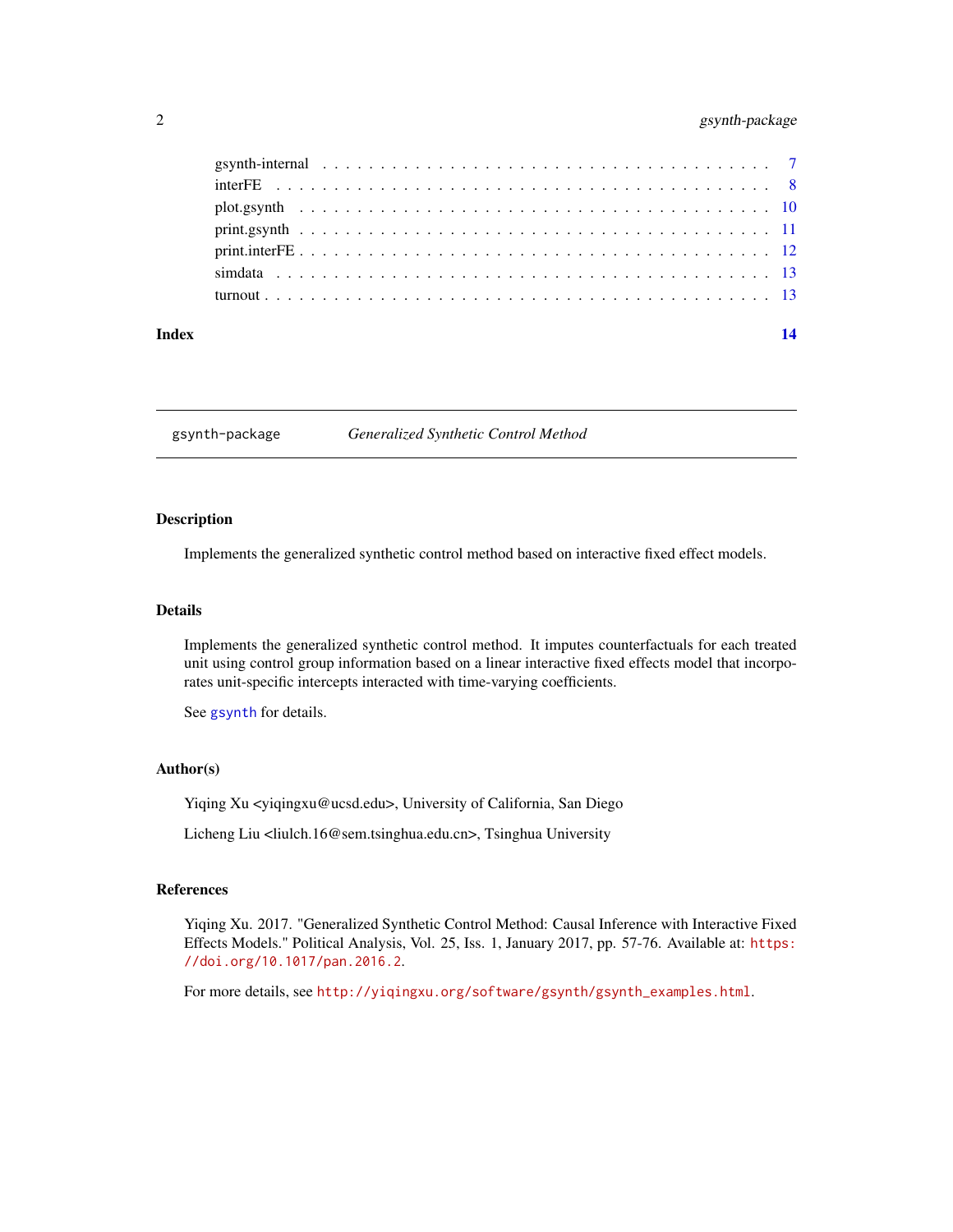# <span id="page-2-1"></span><span id="page-2-0"></span>Description

Implements the generalized synthetic control method based on interactive fixed effect models.

# Usage

```
gsynth(formula=NULL, data, Y, D, X = NULL, na.rm = FALSE,
       index, weight = NULL, force = "unit", r = 0, lambda = NULL,
      nlambda = 10, CV = TRUE, k = 5, EM = FALSE, estimator = "ife",
       se = FALSE, nboots = 200,
       inference = "nonparametric", cov.ar = 1, parallel = TRUE,cores = NULL, tol = 0.001, seed = NULL, min.T0 = 5,
      conf.lvl = 0.95, normalize = FALSE)
```
# Arguments

| formula   | an object of class "formula": a symbolic description of the model to be fitted.                                                                                                                                                              |
|-----------|----------------------------------------------------------------------------------------------------------------------------------------------------------------------------------------------------------------------------------------------|
| data      | a data frame (must be with a dichotomous treatment but balanced is not re-<br>quired).                                                                                                                                                       |
| Y         | outcome.                                                                                                                                                                                                                                     |
| D         | treatment.                                                                                                                                                                                                                                   |
| X         | time-varying covariates.                                                                                                                                                                                                                     |
| na.rm     | a logical flag indicating whether to list-wise delete missing data. The algorithm<br>will report an error if missing data exist.                                                                                                             |
| index     | a two-element string vector specifying the unit (group) and time indicators.<br>Must be of length 2.                                                                                                                                         |
| weight    | a string specifying the weighting variable (if any) to estimate the weighted aver-<br>age treatment effect. Default is weight = NULL.                                                                                                        |
| force     | a string indicating whether unit or time fixed effects will be imposed. Must be<br>one of the following, "none", "unit", "time", or "two-way". The default is "unit".                                                                        |
| r         | an integer specifying the number of factors. If $CV = TRUE$ , the cross validation<br>procedure will select the optimal number of factors from r to 5.                                                                                       |
| lambda    | a single or sequence of positive numbers specifying the hyper-parameter se-<br>quence for matrix completion method. If lambda is a sequence and $CV = 1$ ,<br>cross-validation will be performed.                                            |
| nlambda   | an integer specifying the length of hyper-parameter sequence for matrix com-<br>pletion method. Default is nlambda = 10.                                                                                                                     |
| <b>CV</b> | a logical flag indicating whether cross-validation will be performed to select the<br>optimal number of factors or hyper-parameter in matrix completion algorithm.<br>If r is not specified, the procedure will search through $r = 0$ to 5. |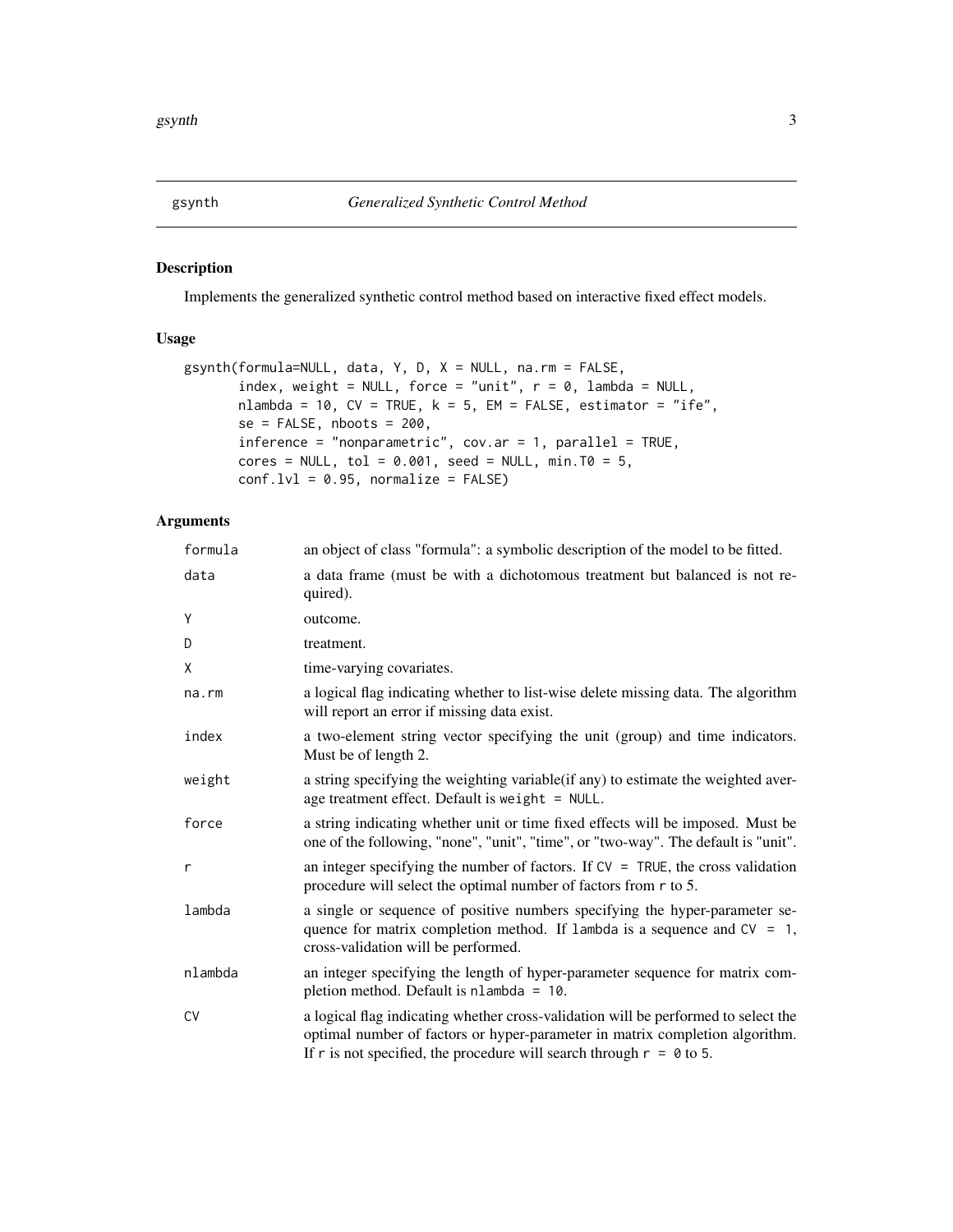| k         | a positive integer specifying cross-validation times for matrix completion algo-<br>rithm. Default is $k = 5$ .                                                                                                                                                                                                                                                                                                                                                                                                                                               |
|-----------|---------------------------------------------------------------------------------------------------------------------------------------------------------------------------------------------------------------------------------------------------------------------------------------------------------------------------------------------------------------------------------------------------------------------------------------------------------------------------------------------------------------------------------------------------------------|
| EМ        | a logical flag indicating whether an Expectation Maximization algorithm will be<br>used (Gobillon and Magnac 2016).                                                                                                                                                                                                                                                                                                                                                                                                                                           |
| estimator | a string that controls the estimation method, either "ife" (interactive fixed ef-<br>fects) or "mc" (the matrix completion method).                                                                                                                                                                                                                                                                                                                                                                                                                           |
| se        | a logical flag indicating whether uncertainty estimates will be produced.                                                                                                                                                                                                                                                                                                                                                                                                                                                                                     |
| nboots    | an integer specifying the number of bootstrap runs. Ignored if $se = FALSE$ .                                                                                                                                                                                                                                                                                                                                                                                                                                                                                 |
| inference | a string specifying which type of inferential method will be used, either "para-<br>metric" or "nonparametric". "parametric" is recommended when the number of<br>treated units is small. parametric bootstrap is not valid for matrix completion<br>method. Ignored if estimator $=$ "mc".                                                                                                                                                                                                                                                                   |
| cov.ar    | an integer specifying order of the auto regression process that the residuals fol-<br>low. Used for parametric bootstrap procedure when data is in the form of unbal-<br>anced panel. The default value is 1.                                                                                                                                                                                                                                                                                                                                                 |
| parallel  | a logical flag indicating whether parallel computing will be used in bootstrap-<br>ping and/or cross-validation. Ignored if $se = FALSE$ .                                                                                                                                                                                                                                                                                                                                                                                                                    |
| cores     | an integer indicating the number of cores to be used in parallel computing. If<br>not specified, the algorithm will use the maximum number of logical cores of<br>your computer (warning: this could prevent you from multi-tasking on your<br>computer).                                                                                                                                                                                                                                                                                                     |
| tol       | a positive number indicating the tolerance level.                                                                                                                                                                                                                                                                                                                                                                                                                                                                                                             |
| seed      | an integer that sets the seed in random number generation. Ignored if $se = FALSE$<br>and r is specified.                                                                                                                                                                                                                                                                                                                                                                                                                                                     |
| min.T0    | an integer specifying the minimum value of pre-treatment periods. Treated units<br>with pre-treatment periods less than that will be removed automatically. This<br>item is important for unbalanced panels. If users want to perform cross valida-<br>tion procedure to select the optimal number of factors from (r.min, r.max),<br>they should set min. T0 larger than (r.max+1) if no individual fixed effects or<br>(r.max+2) otherwise. If there are too few pre-treatment periods among all<br>treated units, a smaller value of r.max is recommended. |
| conf.lvl  | a positive number in the range of 0 and 1 specifying confidence levels for uncer-<br>tainty estimates. The default value is 0.95.                                                                                                                                                                                                                                                                                                                                                                                                                             |
| normalize | a logic flag indicating whether to scale outcome and covariates. Useful for ac-<br>celerating computing speed when magnitude of data is large. The default is<br>normalize=FALSE.                                                                                                                                                                                                                                                                                                                                                                             |

# Details

gsynth implements the generalized synthetic control method. It imputes counterfactuals for each treated unit using control group information based on a linear interactive fixed effects model that incorporates unit-specific intercepts interacted with time-varying coefficients. It generalizes the synthetic control method to the case of multiple treated units and variable treatment periods, and improves efficiency and interpretability. It allows the treatment to be correlated with unobserved unit and time heterogeneities under reasonable modeling assumptions. With a built-in cross-validation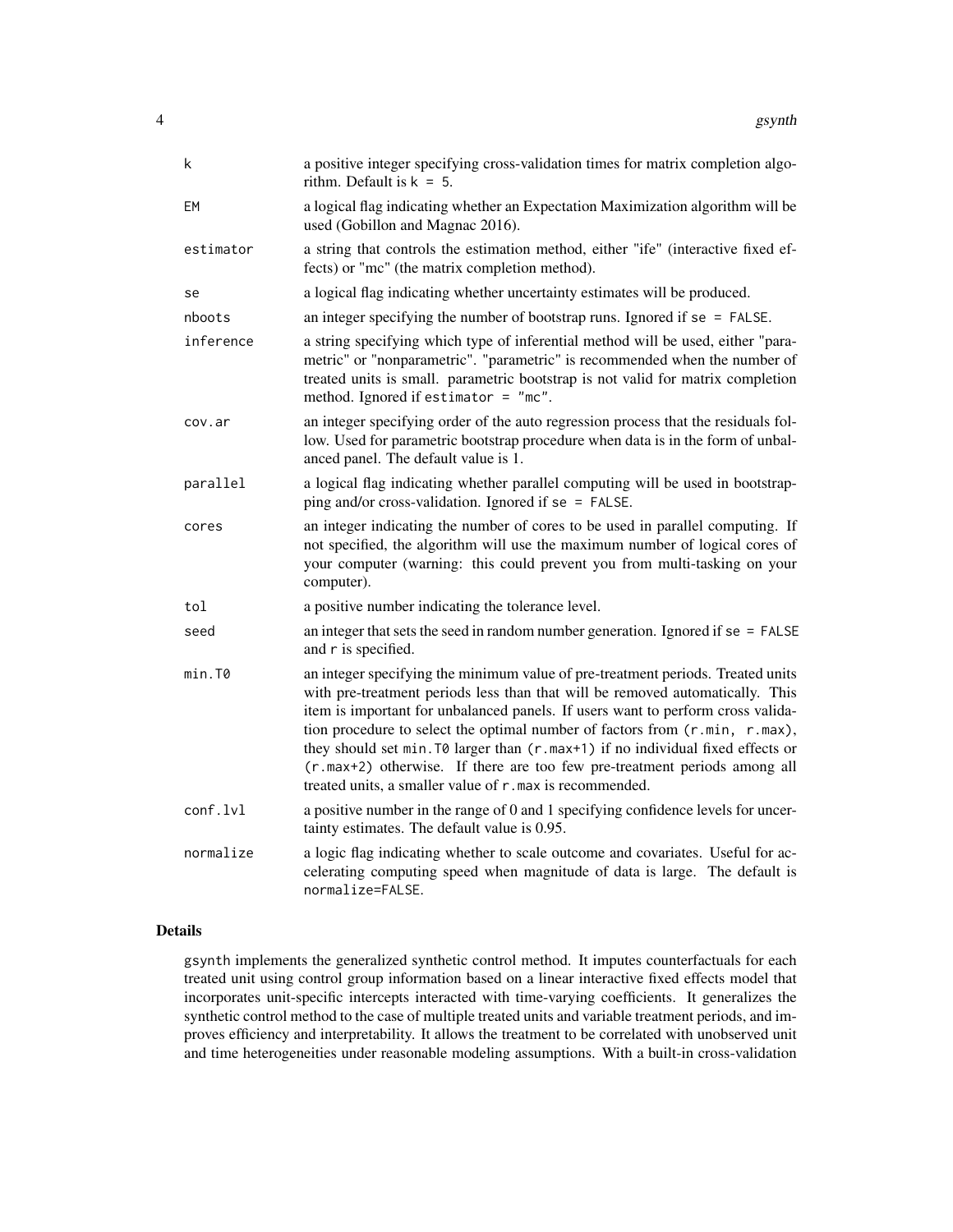### gsynth 5

procedure, it avoids specification searches and thus is easy to implement. Data must be with a dichotomous treatment.

# Value

| Y.dat       | a matrix storing data of the outcome variable.                                                                                                                                                                                                                                          |
|-------------|-----------------------------------------------------------------------------------------------------------------------------------------------------------------------------------------------------------------------------------------------------------------------------------------|
| Y           | name of the outcome variable.                                                                                                                                                                                                                                                           |
| D           | name of the treatment variable.                                                                                                                                                                                                                                                         |
| X           | name of the time-varying control variables.                                                                                                                                                                                                                                             |
| index       | name of the unit and time indicators.                                                                                                                                                                                                                                                   |
| id          | a vector of unit IDs.                                                                                                                                                                                                                                                                   |
| time        | a vector of time periods.                                                                                                                                                                                                                                                               |
| obs.missing | a matrix storing status of each unit at each time point. 0 for missing, 1 for<br>control group units, 2 for treat group units at pre-treatment period, 3 for treat<br>group units at post-treatment period, and 4 for removed treated group units.<br>Useful for unbalanced panel data. |
| id.tr       | a vector of IDs for the treatment units.                                                                                                                                                                                                                                                |
| id.co       | a vector of IDs for the control units.                                                                                                                                                                                                                                                  |
| D.tr        | a matrix of treatment indicator for the treated unit outcome.                                                                                                                                                                                                                           |
| I.tr        | a matrix of observation indicator for the treated unit outcome.                                                                                                                                                                                                                         |
| Y.tr        | data of the treated unit outcome.                                                                                                                                                                                                                                                       |
| Y.ct        | predicted counterfactuals for the treated units.                                                                                                                                                                                                                                        |
| Y.co        | data of the control unit outcome.                                                                                                                                                                                                                                                       |
| eff         | difference between actual outcome and predicted $Y(0)$ .                                                                                                                                                                                                                                |
| Y.bar       | average values of Y.tr, Y.ct, and Y.co over time.                                                                                                                                                                                                                                       |
| att         | average treatment effect on the treated over time (it is averaged based on the<br>timing of the treatment if it is different for each unit).                                                                                                                                            |
| att.avg     | average treatment effect on the treated.                                                                                                                                                                                                                                                |
| force       | user specified force option.                                                                                                                                                                                                                                                            |
| sameT0      | TRUE if the timing of the treatment is the same.                                                                                                                                                                                                                                        |
| Τ           | the number of time periods.                                                                                                                                                                                                                                                             |
| N           | the total number of units.                                                                                                                                                                                                                                                              |
| p           | the number of time-varying observables.                                                                                                                                                                                                                                                 |
| Ntr         | the number of treated units.                                                                                                                                                                                                                                                            |
| Nco         | the number of control units.                                                                                                                                                                                                                                                            |
| 70          | a vector that stores the timing of the treatment for balanced panel data.                                                                                                                                                                                                               |
| tr          | a vector indicating treatment status for each unit.                                                                                                                                                                                                                                     |
| pre         | a matrix indicating the pre-treatment/non-treatment status.                                                                                                                                                                                                                             |
| post        | a matrix indicating the post-treatment status.                                                                                                                                                                                                                                          |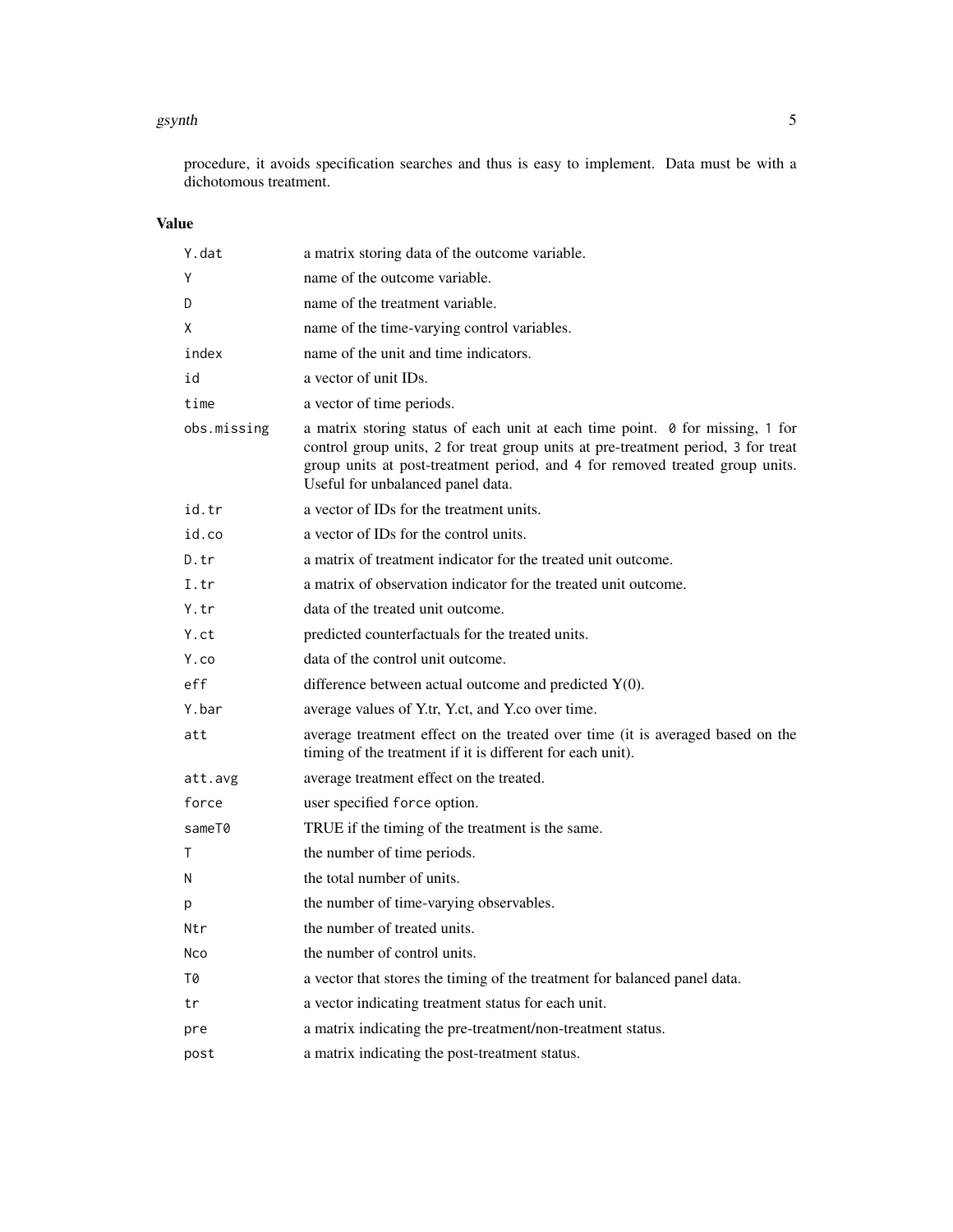<span id="page-5-0"></span>

| r.cv        | the number of factors included in the model – either supplied by users or auto-<br>matically chosen via cross-validation. |
|-------------|---------------------------------------------------------------------------------------------------------------------------|
| lambda.cv   | the optimal hyper-parameter in matrix completion method chosen via cross-<br>validation.                                  |
| res.co      | residuals of the control group units.                                                                                     |
| beta        | coefficients of time-varying observables from the interactive fixed effect model.                                         |
| sigma2      | the mean squared error of interactive fixed effect model.                                                                 |
| IC          | the information criterion.                                                                                                |
| est.co      | result of the interactive fixed effect model based on the control group data. An<br>interFE object.                       |
| eff.cnt     | difference between actual outcome and predicted $Y(0)$ ; rearranged based on the<br>timing of the treatment.              |
| Y.tr.cnt    | data of the treated unit outcome, rearranged based on the timing of the treatment.                                        |
| Y.ct.cnt    | data of the predicted $Y(0)$ , rearranged based on the timing of the treatment.                                           |
| <b>MSPE</b> | mean squared prediction error of the cross-validated model.                                                               |
| CV.out      | result of the cross-validation procedure.                                                                                 |
| niter       | the number of iterations in the estimation of the interactive fixed effect model.                                         |
| factor      | estimated time-varying factors.                                                                                           |
| lambda.co   | estimated loadings for the control group.                                                                                 |
| lambda.tr   | estimated loadings for the treatment group.                                                                               |
| wgt.implied | estimated weights of each of the control group unit for each of the treatment<br>group unit.                              |
| mu          | estimated ground mean.                                                                                                    |
| хi          | estimated time fixed effects.                                                                                             |
| alpha.tr    | estimated unit fixed effects for the treated units.                                                                       |
| alpha.co    | estimated unit fixed effects for the control units.                                                                       |
| validX      | a logic value indicating if multicollinearity exists.                                                                     |
| inference   | a string indicating bootstrap procedure.                                                                                  |
| est.att     | inference for att.                                                                                                        |
| est.att.avg | inference for att.avg.                                                                                                    |
| est.beta    | inference for beta.                                                                                                       |
| est.ind     | inference for att of each treated unit.                                                                                   |
| att.boot    | bootstrap results for att.                                                                                                |
| beta.boot   | bootstrap results for beta.                                                                                               |

# Author(s)

Yiqing Xu <yiqingxu@ucsd.edu> Licheng Liu <liulch.16@sem.tsinghua.edu.cn>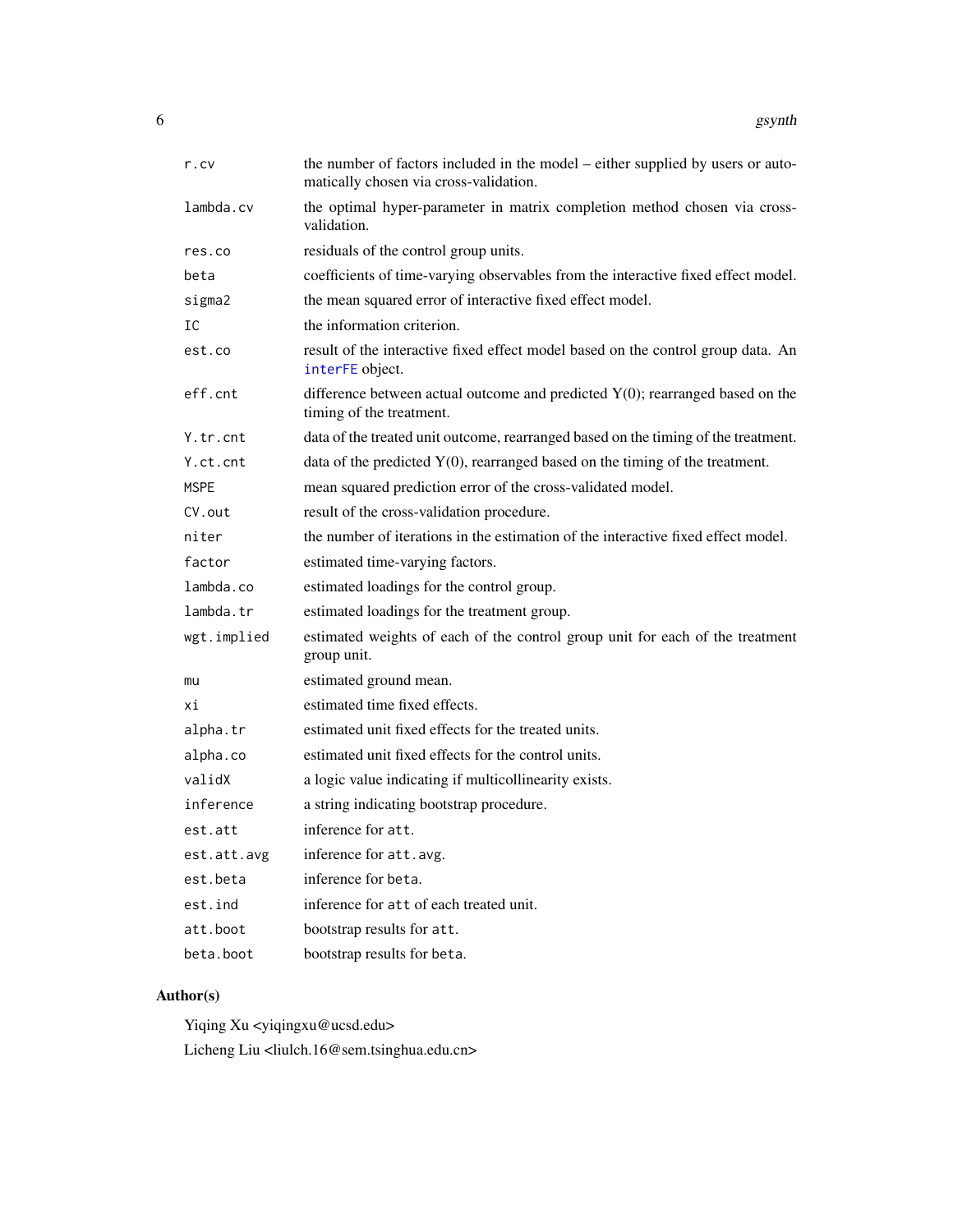# <span id="page-6-0"></span>gsynth-internal 7

### References

Laurent Gobillon and Thierry Magnac, 2016. "Regional Policy Evaluation: Interactive Fixed Effects and Synthetic Controls." The Review of Economics and Statistics, July 2016, Vol. 98, No. 3, pp. 535–551.

Yiqing Xu. 2017. "Generalized Synthetic Control Method: Causal Inference with Interactive Fixed Effects Models." Political Analysis, Vol. 25, Iss. 1, January 2017, pp. 57-76. Available at: [https:](https://doi.org/10.1017/pan.2016.2) [//doi.org/10.1017/pan.2016.2](https://doi.org/10.1017/pan.2016.2).

Athey S, Bayati M, Doudchenko N, et al. Matrix completion methods for causal panel data models[J]. arXiv preprint arXiv:1710.10251, 2017.

For more details, see [http://yiqingxu.org/software/gsynth/gsynth\\_examples.html](http://yiqingxu.org/software/gsynth/gsynth_examples.html).

For more details about the matrix completion method, see [https://github.com/susanathey/](https://github.com/susanathey/MCPanel) [MCPanel](https://github.com/susanathey/MCPanel).

### See Also

[plot.gsynth](#page-9-1) and [print.gsynth](#page-10-1)

### Examples

```
library(gsynth)
data(gsynth)
out \leq gsynth(Y \sim D + X1 + X2, data = simdata, parallel = FALSE,
              index = c("id", "time"), force = "two-way",CV = TRUE, r = c(0, 5), se = FALSE)print(out)
```
gsynth-internal *Internal Gsynth Functions*

### Description

Internal Gsynth functions

### Details

These are not to be called by the user (or in some cases are just waiting for proper documentation to be written :).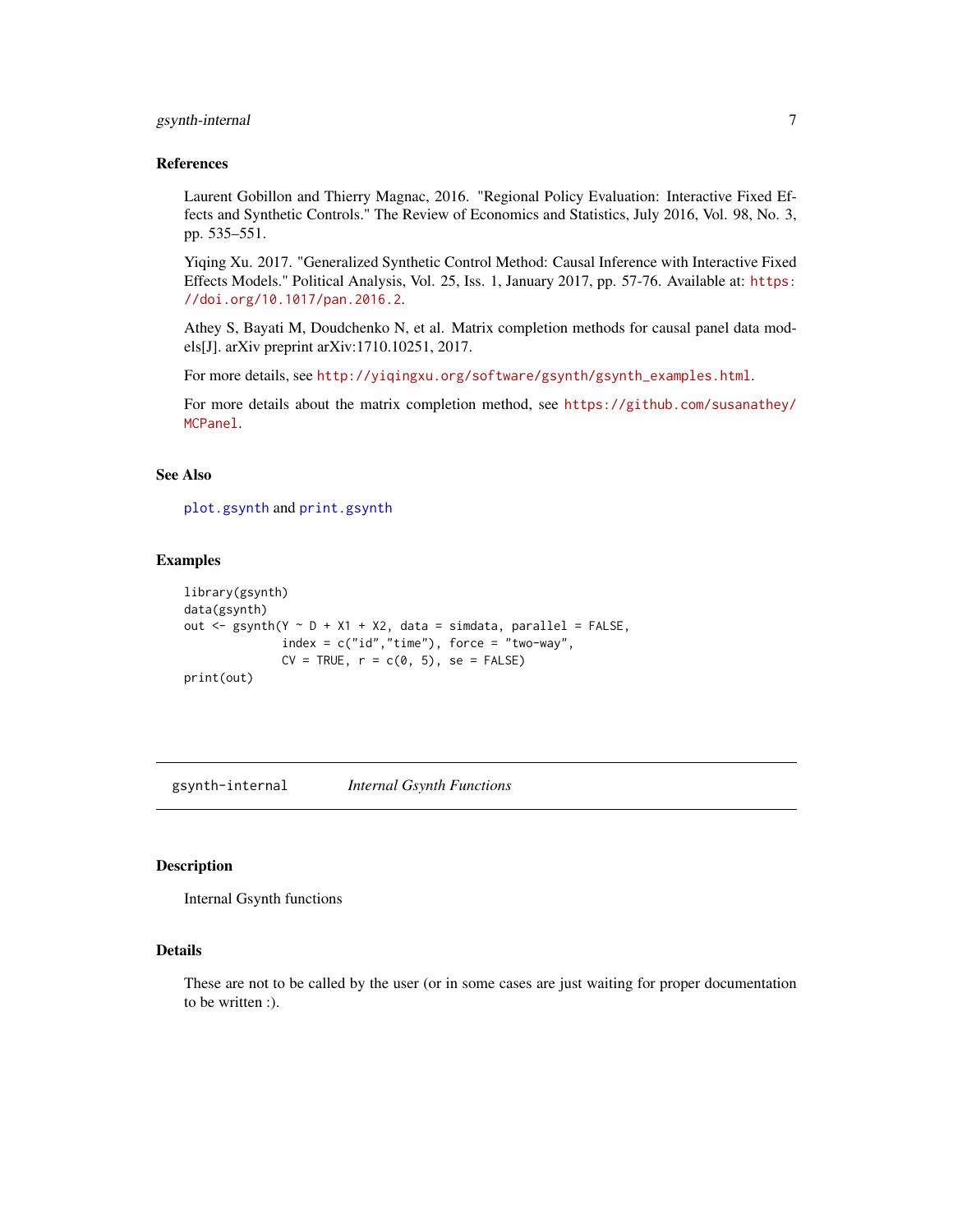# <span id="page-7-1"></span><span id="page-7-0"></span>Description

Estimating interactive fixed effect models.

# Usage

```
interFE(formula = NULL, data, Y, X, index, r = 0, force = "none",se = TRUE, nboots = 500, seed = NULL, normalize = FALSE)
```
# Arguments

| formula   | an object of class "formula": a symbolic description of the model to be fitted.                                                                                                 |
|-----------|---------------------------------------------------------------------------------------------------------------------------------------------------------------------------------|
| data      | a data frame (must be with a dichotomous treatment but balanced is not re-<br>quired).                                                                                          |
| Y         | outcome.                                                                                                                                                                        |
| X         | time-varying covariates.                                                                                                                                                        |
| index     | a two-element string vector specifying the unit (group) and time indicators.<br>Must be of length 2.                                                                            |
| r         | an integer specifying the number of factors.                                                                                                                                    |
| force     | a string indicating whether unit or time fixed effects will be imposed. Must be<br>one of the following, "none", "unit", "time", or "two-way". The default is "unit".           |
| se        | a logical flag indicating whether uncertainty estimates will be produced via boot-<br>strapping.                                                                                |
| nboots    | an integer specifying the number of bootstrap runs. Ignored if $se = FALSE$ .                                                                                                   |
| seed      | an integer that sets the seed in random number generation. Ignored if $se = FALSE$<br>and r is specified.                                                                       |
| normalize | a logic flag indicating whether to scale outcome and covariates. Useful for<br>accelerating computing speed when magnitude of data is large. The default is<br>normalize=FALSE. |

# Details

interFE estimates interactive fixed effect models proposed by Bai (2009).

# Value

| beta   | estimated coefficients.    |
|--------|----------------------------|
| mu     | estimated grand mean.      |
| factor | estimated factors.         |
| lambda | estimated factor loadings. |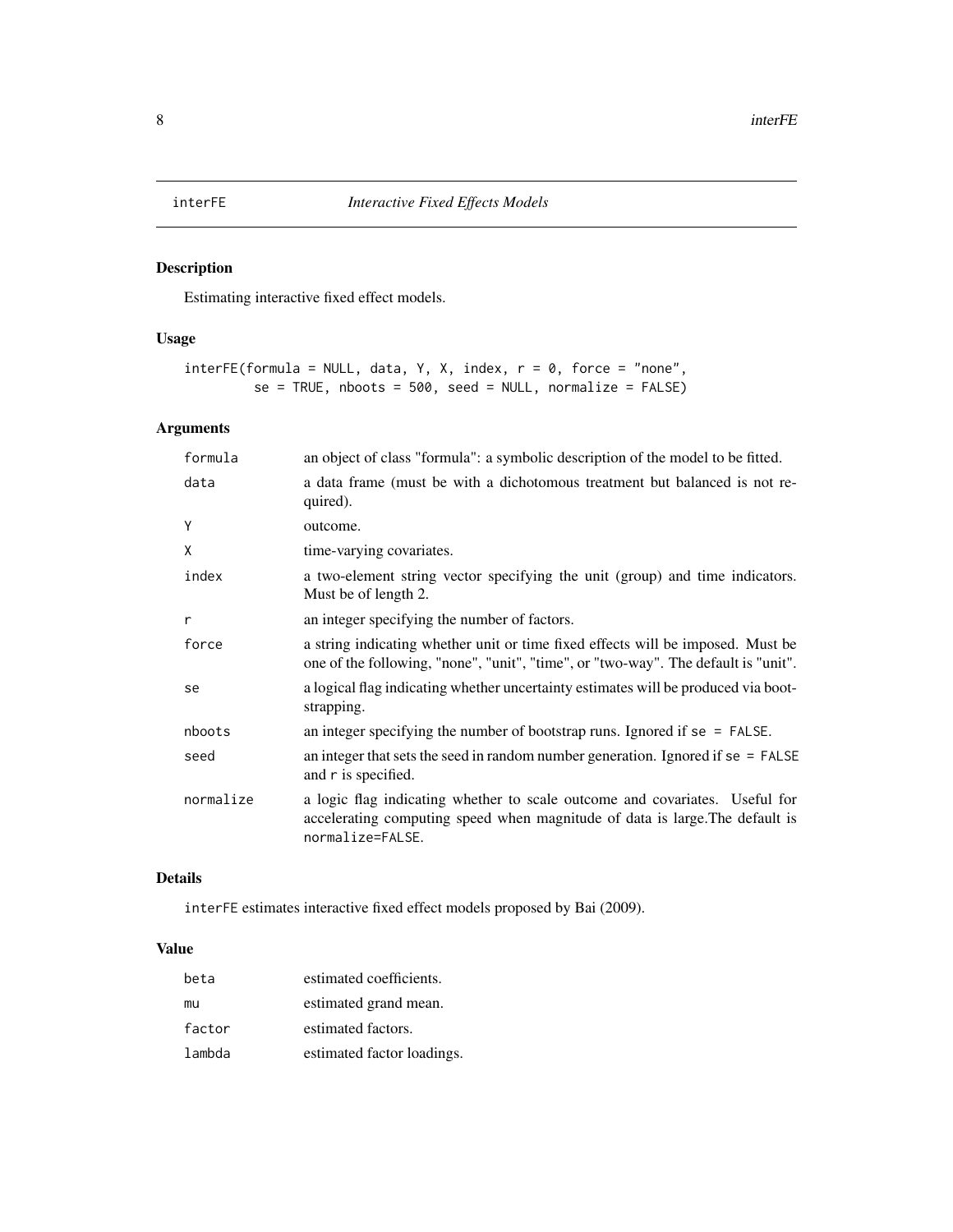### <span id="page-8-0"></span>interFE 9

| VNT       | a diagonal matrix that consists of the r eigenvalues.          |
|-----------|----------------------------------------------------------------|
| niter     | the number of iteration before convergence.                    |
| alpha     | estimated unit fixed effect (if force is "unit" or "two-way"). |
| хi        | estimated time fixed effect (if force is "time" or "two-way"). |
| residuals | residuals of the estimated interactive fixed effect model.     |
| sigma2    | mean squared error of the residuals.                           |
| IC        | the information criterion.                                     |
| ValidX    | a logical flag specifying whether there are valid covariates.  |
| dat.Y     | a matrix storing data of the outcome variable.                 |
| dat.X     | an array storing data of the independent variables.            |
| Υ         | name of the outcome variable.                                  |
| X         | name of the time-varying control variables.                    |
| index     | name of the unit and time indicators.                          |
| est.table | a table of the estimation results.                             |
| est.boot  | a matrix storing results from bootstraps.                      |

# Author(s)

Yiqing Xu <yiqingxu@ucsd.edu>

Licheng Liu <liulch.16@sem.tsinghua.edu.cn>

### References

Jushan Bai. 2009. "Panel Data Models with Interactive Fixed Effects." Econometrica 77:1229– 1279.

# See Also

[print.interFE](#page-11-1) and [gsynth](#page-2-1)

# Examples

```
library(gsynth)
data(gsynth)
d \leq simdata[-(1:150),] # remove the treated units
out \le interFE(Y \sim X1 + X2, data = d, index=c("id","time"),
               r = 2, force = "two-way", nboots = 50)
```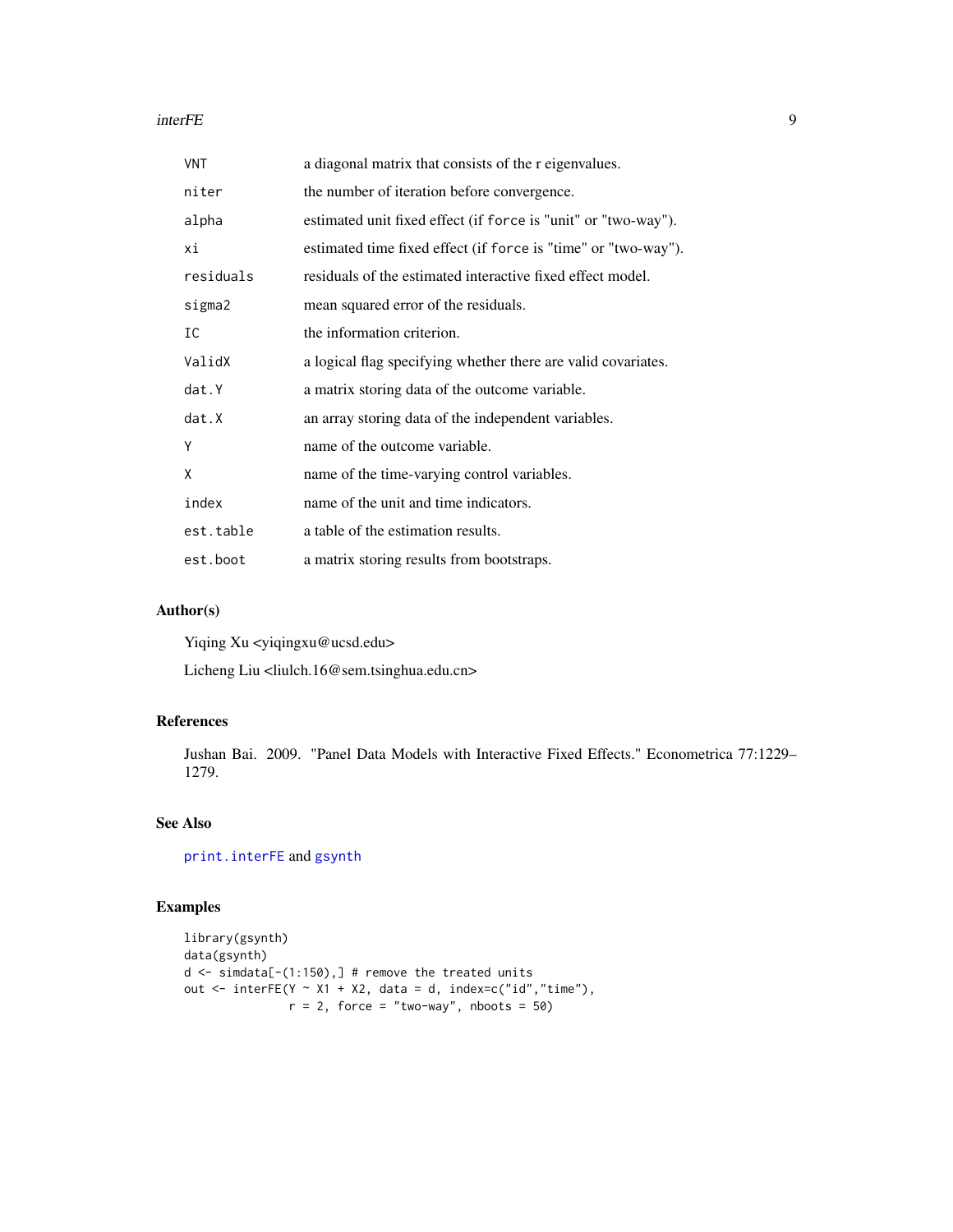<span id="page-9-1"></span><span id="page-9-0"></span>plot.gsynth *Plotting*

# Description

Visualizes estimation results of the generalized synthetic control method.

# Usage

```
## S3 method for class 'gsynth'
plot(x, type = "gap", xlim = NULL, ylim = NULL,
            xlab = NULL, ylab = NULL, legendOff = FALSE, raw = "none",
            main = NULL, nfactors = NULL, id = NULL, axis.adjust = FALSE,
            theme.bw = FALSE, shade.post = NULL, ...)
```
# Arguments

| x           | a gsynth object.                                                                                                                                                                                                                                                                                                                                                                                                                   |
|-------------|------------------------------------------------------------------------------------------------------------------------------------------------------------------------------------------------------------------------------------------------------------------------------------------------------------------------------------------------------------------------------------------------------------------------------------|
| type        | a string that specifies the type of the plot. Must be one of the following: "gap"<br>(plotting the average treatment effect on the treated; "raw" (plotting the raw<br>data); "counterfactual", or "ct" for short, (plotting predicted $Y(0)$ 's); "factors"<br>(plotting estimated factors); "loadings" (plotting the distribution of estimated<br>factor loadings); "missing" (plotting status of each unit at each time point). |
| xlim        | a two-element numeric vector specifying the range of x-axis. When class of<br>time variable is string, must specify not original value but a counting number<br>e.g. $xlim=c(1,30)$ .                                                                                                                                                                                                                                              |
| ylim        | a two-element numeric vector specifying the range of y-axis.                                                                                                                                                                                                                                                                                                                                                                       |
| xlab        | a string indicating the label of the x-axis.                                                                                                                                                                                                                                                                                                                                                                                       |
| ylab        | a string indicating the label of the y-axis.                                                                                                                                                                                                                                                                                                                                                                                       |
| legendOff   | a logical flag controlling whether to show the legend.                                                                                                                                                                                                                                                                                                                                                                             |
| raw         | a string indicating whether or how raw data for the outcome variable will be<br>shown in the "counterfactual" plot. Ignored if type is not "counterfactual". Must<br>be one of the following: "none" (not showing the raw data); "band" (showing<br>the middle 90 percentiles of the raw data); and "all" (showing the raw data as<br>they are).                                                                                   |
| main        | a string that controls the title of the plot. If not supplied, no title will be shown.                                                                                                                                                                                                                                                                                                                                             |
| nfactors    | a positive integer that specifies the number of factors to be shown. The maxi-<br>mum number if 4. Ignored if type is not "factors"                                                                                                                                                                                                                                                                                                |
| id          | a unit identifier of which the predicted counterfactual or the difference between<br>actual and predicted counterfactual is to be shown. It can also be a vector spec-<br>ifying units to be plotted if type=="missing" when data magnitude is large.<br>Ignored if type is none of "missing", "counterfactual", "gap".                                                                                                            |
| axis.adjust | a logical flag indicating whether to adjust labels on x-axis. Useful when class of<br>time variable is string and data magnitude is large.                                                                                                                                                                                                                                                                                         |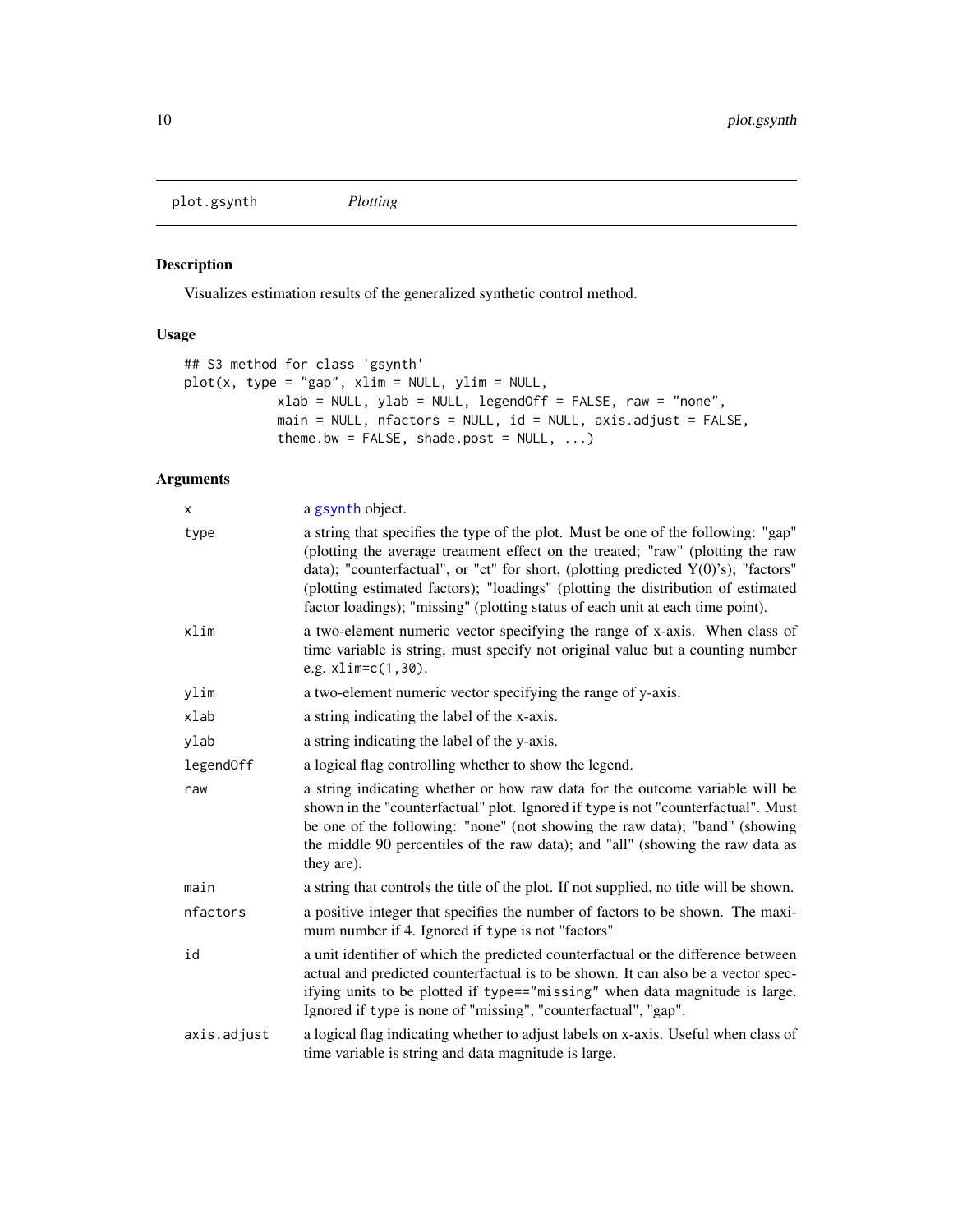# <span id="page-10-0"></span>print.gsynth 11

| theme.bw   | a logical flag indicating whether to use a black/white theme.           |
|------------|-------------------------------------------------------------------------|
| shade.post | a logical flag controlling whether to shade the post-treatment periods. |
| $\cdots$   | other argy.                                                             |

### Details

plot.gsynth visualizes the raw data used by, or estimation results obtained from, the generalized synthetic control method.

### Author(s)

Yiqing Xu <yiqingxu@ucsd.edu>

Licheng Liu <liulch.16@sem.tsinghua.edu.cn>

### References

Yiqing Xu. 2017. "Generalized Synthetic Control Method: Causal Inference with Interactive Fixed Effects Models." Political Analysis, Vol. 25, Iss. 1, January 2017, pp. 57-76. Available at: [https:](https://doi.org/10.1017/pan.2016.2) [//doi.org/10.1017/pan.2016.2](https://doi.org/10.1017/pan.2016.2).

See [http://yiqingxu.org/software/gsynth/gsynth\\_examples.html](http://yiqingxu.org/software/gsynth/gsynth_examples.html) for more detailed information.

### See Also

[gsynth](#page-2-1) and [print.gsynth](#page-10-1)

<span id="page-10-1"></span>print.gsynth *Print Results*

### Description

Print results of the generalized synthetic control method.

### Usage

## S3 method for class 'gsynth'  $print(x, \ldots)$ 

### Arguments

| X        | a gsynth object. |
|----------|------------------|
| $\cdots$ | other argy.      |

# Author(s)

Yiqing Xu <yiqingxu@ucsd.edu> Licheng Liu <liulch.16@sem.tsinghua.edu.cn>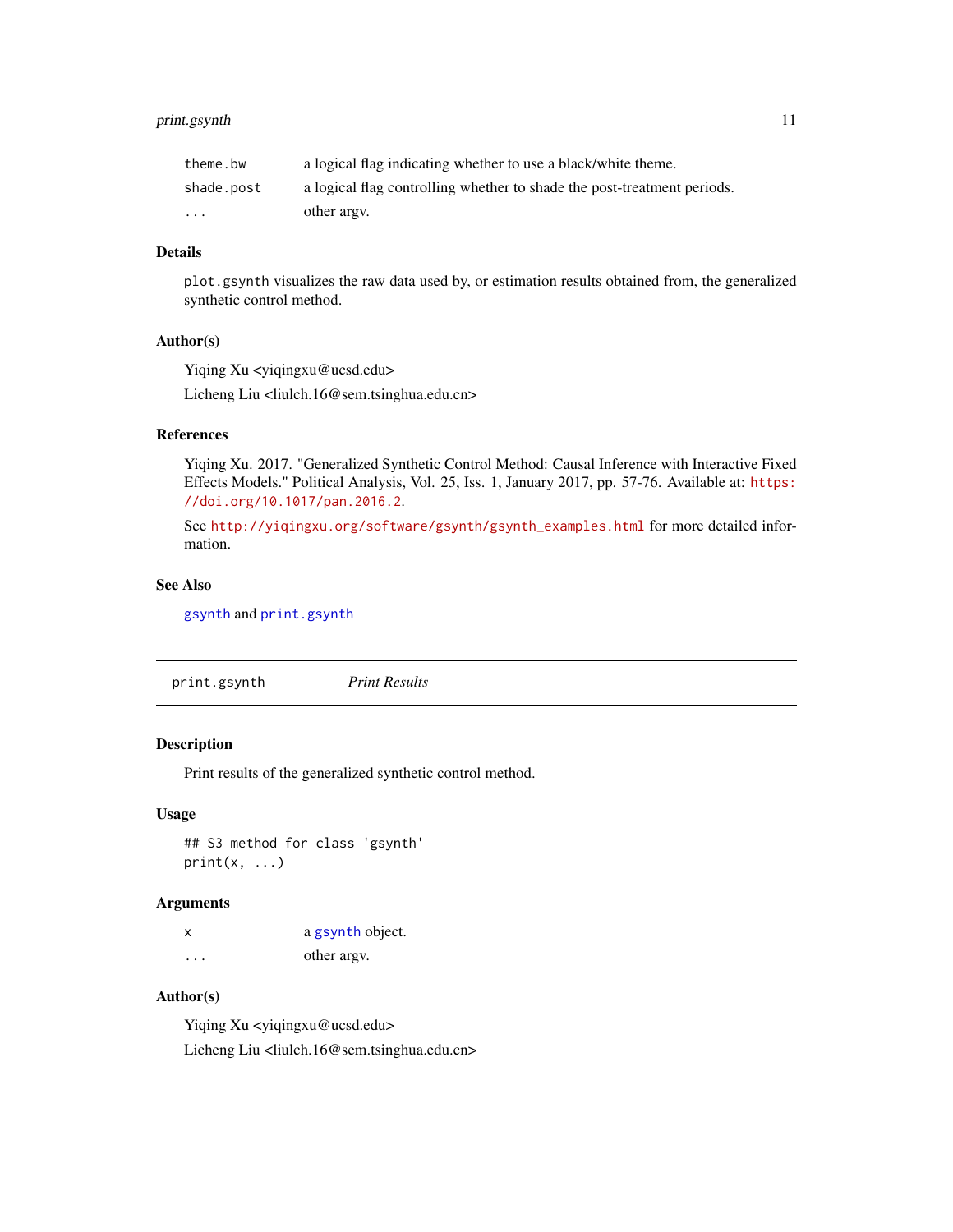# <span id="page-11-0"></span>References

Yiqing Xu. 2017. "Generalized Synthetic Control Method: Causal Inference with Interactive Fixed Effects Models." Political Analysis, Vol. 25, Iss. 1, January 2017, pp. 57-76. Available at: [https:](https://doi.org/10.1017/pan.2016.2) [//doi.org/10.1017/pan.2016.2](https://doi.org/10.1017/pan.2016.2).

For more details, see [http://yiqingxu.org/software/gsynth/gsynth\\_examples.html](http://yiqingxu.org/software/gsynth/gsynth_examples.html).

# See Also

[gsynth](#page-2-1) and [plot.gsynth](#page-9-1)

<span id="page-11-1"></span>print.interFE *Print Results*

### Description

Print results of interactive fixed effects estimation.

### Usage

## S3 method for class 'interFE'  $print(x, \ldots)$ 

### Arguments

| x       | an interFE object. |
|---------|--------------------|
| $\cdot$ | other argy.        |

# Author(s)

Yiqing Xu <yiqingxu@ucsd.edu>

Licheng Liu <liulch.16@sem.tsinghua.edu.cn>

### References

Jushan Bai. 2009. "Panel Data Models with Interactive Fixed Effects." Econometrica 77:1229– 1279.

### See Also

[interFE](#page-7-1) and [gsynth](#page-2-1)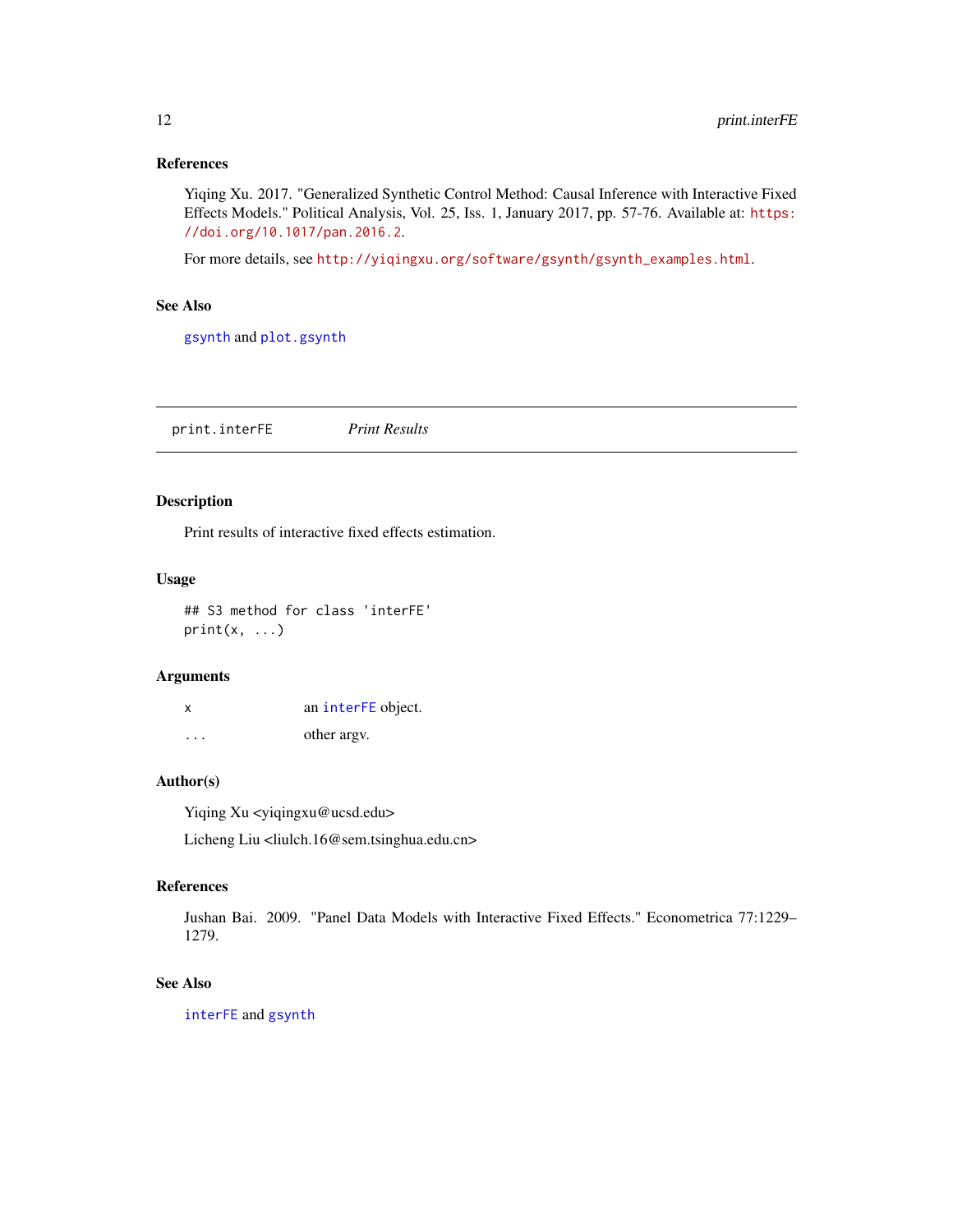<span id="page-12-0"></span>simdata *simdata*

# Description

A simulated dataset.

### Format

dataframe

### References

Yiqing Xu. 2017. "Generalized Synthetic Control Method: Causal Inference with Interactive Fixed Effects Models." Political Analysis, Vol. 25, Iss. 1, January 2017, pp. 57-76. Available at: [https:](https://doi.org/10.1017/pan.2016.2) [//doi.org/10.1017/pan.2016.2](https://doi.org/10.1017/pan.2016.2).

For more details, see [http://yiqingxu.org/software/gsynth/gsynth\\_examples.html](http://yiqingxu.org/software/gsynth/gsynth_examples.html).

turnout *turnout*

### Description

State-level voter turnout data.

### Format

dataframe

### References

Melanie Jean Springer. 2014. How the States Shaped the Nation: American Electoral Institutions and Voter Turnout, 1920-2000. University of Chicago Press.

Yiqing Xu. 2017. "Generalized Synthetic Control Method: Causal Inference with Interactive Fixed Effects Models." Political Analysis, Vol. 25, Iss. 1, January 2017, pp. 57-76. Available at: [https:](https://doi.org/10.1017/pan.2016.2) [//doi.org/10.1017/pan.2016.2](https://doi.org/10.1017/pan.2016.2).

For more details, see [http://yiqingxu.org/software/gsynth/gsynth\\_examples.html](http://yiqingxu.org/software/gsynth/gsynth_examples.html).